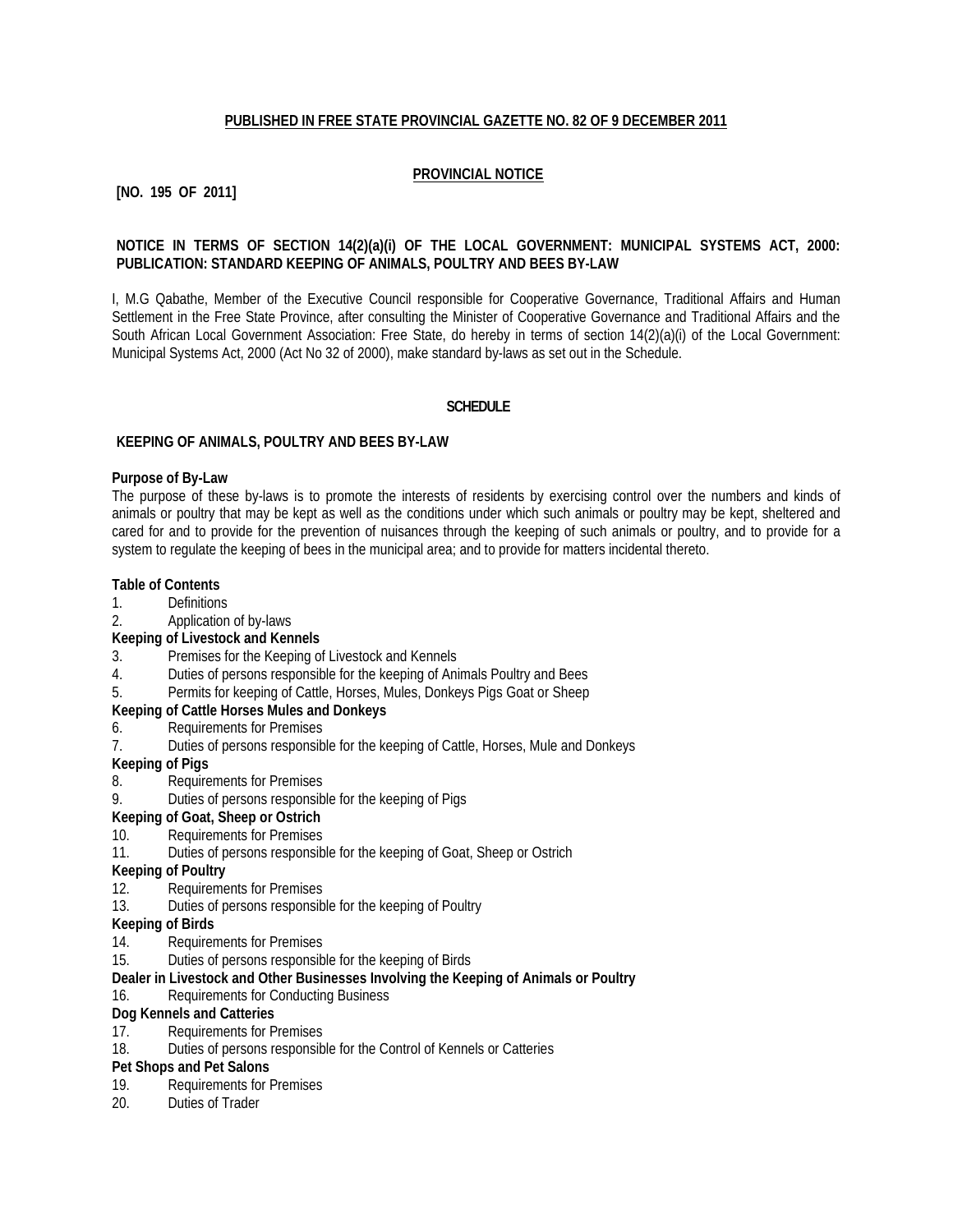#### **Bees**

- 21. Keeping of Bees
- 22. Duration of Permit
- 23. Conditions of Permit<br>24 Removal or destruction
- Removal or destruction of bees
- 25. Services and Notices

## **Hawking**

26. Prohibition on Hawking

# **Miscellaneous**

- 27. Draining
- 28. Discharge of Taps
- 29. Nuisance
- 30. Stray Animals and Pets
- 31. Illness Attributable to Animals<br>32. Inspection
- **Inspection**
- 33. Offences
- 34. Penalty
- 35. Repeal of By-laws
- 36. Date of Commencement
- 37. Short Title

### **Definitions**

- 1. In these by-laws, unless the context otherwise indicates
	- **"animal"** means any cattle, sheep, goat, horse, mule, donkey, pig, rabbit, cat, dog and ostrich or the hybrid of such animal; and

**"animals"** will have a corresponding meaning

**"approved"** means approved by the Municipal Manager after regard being had to the reasonable public health requirements of the particular case;

**"aviary"** means an enclosure used for the keeping of birds, other than a portable cage;

**"bird"** means a feathered vertebrate other than poultry;

**"cattery"** means premises in or upon which boarding facilities for cats are provided or cats are kept and bred for commercial purposes;

**"dwelling"** means any building or part thereof used for human habitation;

**"enclosure"** means, in relation to animals, any kraal, pen, paddock or other such fenced or enclosed area used for accommodating, keeping or exercising animals;

**"kennels"** means premises in or upon which -

(a) boarding facilities for dogs are provided

(b) dogs are bred for commercial purposes, kept for the purposes of being trained or hired out with or without handlers; **"livestock"** means horses, cattle, sheep goats, pigs, mules, donkeys, poultry and ostriches;

**"municipality"** means the …………………………… Local Municipality established in terms of Section 12 of the Local Government: Municipal Structures Act, 1998 (Act No. 117 of 1998), and includes any political structure, political office bearer, councillor, duly authorised agent thereof or any employee thereof acting in connection with these by-laws by virtue of a power vested in the municipality and delegated or sub-delegated to such political structure, political office bearer, councillor, agent or employee;

**"nuisance"** means a nuisance as defined in the Health Act, 1977 (Act No. 63 of 1977),

**"permit holder''** means the person to whom a permit has been issued by the Municipal Manager in terms of these bylaws;

**"person in control"** means the person managing or in control of a premises or a business;

**"pet"** means any domesticated or other animal which may be lawfully kept as a pet and includes any bird and nonpoisonous reptile;

**"pet salon"** means any premises in or upon which beauty treatment is given to dogs or cats by washing, drying, brushing, clipping, trimming or by attending to their nails or teeth;

**"pet shop"** means the business of keeping and selling pets on premises;

**"pigsty"** means a building structure or enclosure in which pigs are kept;

**"poultry"** means fowls, ducks, geese, turkeys and domestic guinea-fowls,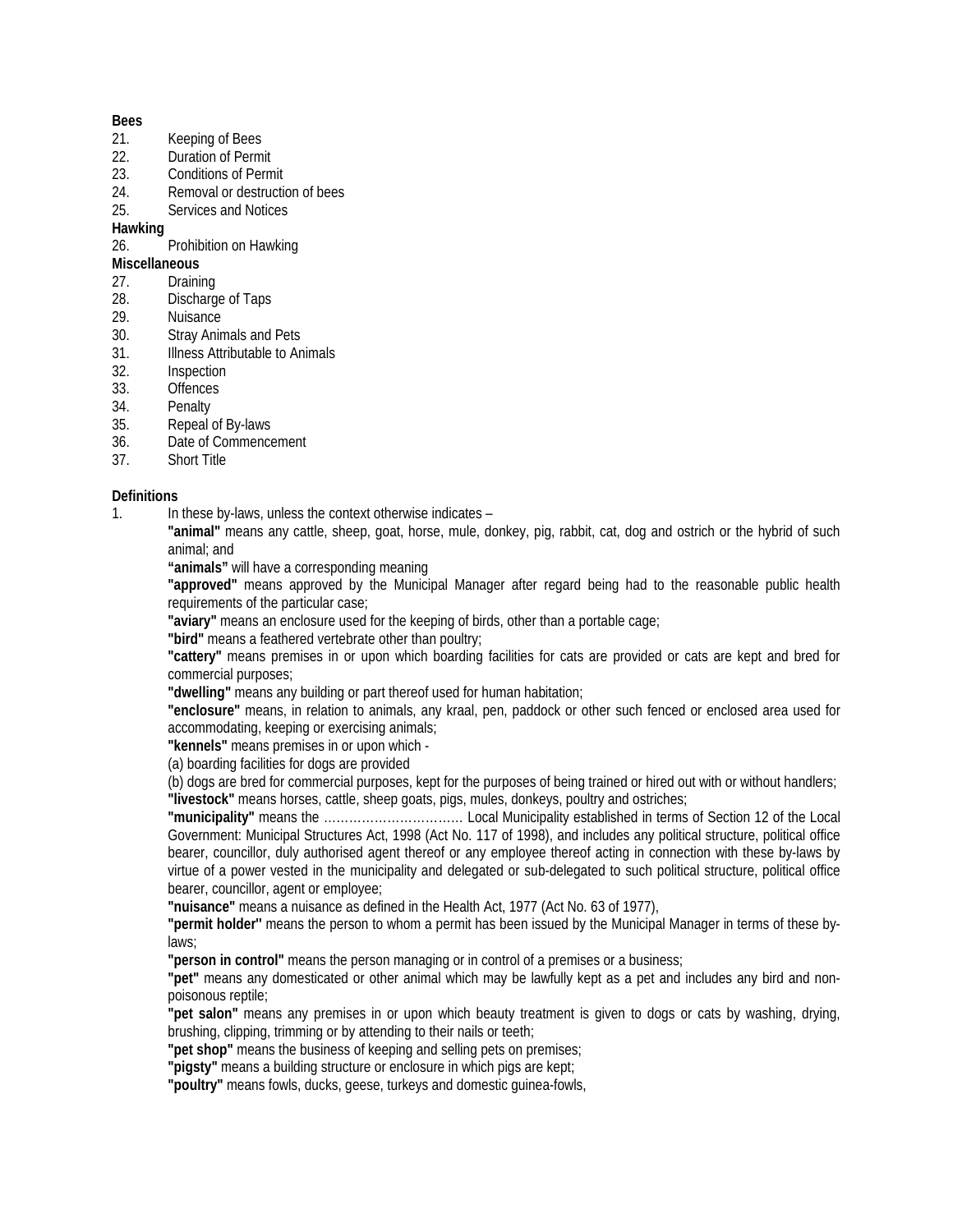**"poultry house"** means any roofed building or structure, other than one in which a battery system is operated, in which poultry is kept;

**"poultry run"** means any unroofed wire mesh or other enclosure, whether or not an addition to a poultry house, in which poultry is kept;

**"premises"** means any land, building or structure or any portion of land, building or structure on or in which any of the activities regulated by these by-laws are carried on;

**"public place"** means any road, street, pavement, side-walk, park or other place to which the public has unimpeded access;

**"stable"** means any building or structure or any part thereof used for accommodating or keeping any cattle, horses, mules or donkeys.

## **Application of By-laws**

2. (1) The provisions of these by-laws do not apply to -

- (a) any bona fide farm;<br>(b) the keeping of cows
- the keeping of cows for commercial milk production;
- (b) any agricultural show where animals, poultry or birds are kept on a temporary basis;
- (c) any laboratory where animals, poultry or birds are kept for research purposes;

Provided that the Municipal Manager may, if he or she is satisfied that the application of one or more provisions of these by-laws is essential in the interest of public health, by notice to the person concerned, require such provision be complied with.

- (2) The provisions of sections 4(a), 10(b) and 11(5) and (6) do not apply to the temporary keeping of a goat on any land for the provision of milk for medical reasons, provided the prior approval of the Municipal Manager is obtained and no nuisance arises from the keeping of such goat.
- (3) The provisions of sections 3, 4(a), 6, 8, 10, 12, 14, 16, 17 and 19 do apply only to premises which are newly constructed, re-constructed or converted after the commencement of these by-laws: Provided that the Municipal Manager may, if he or she is satisfied that the application of any one or more of the said requirements is essential in the interests of public health, give notice in writing to the owner or person in control of such premises, to comply with such requirements as he or she may specify and within a reasonable period stated in the notice.
- (4) The provisions of sections  $12(5)$ ,  $12(7)(a)$  and  $12(7)(b)$  and  $13(e)(ii)$ , (g) and (i) do not apply to the keeping of poultry fewer than twenty (20) in number.

### **KEEPING OF LIVESTOCK AND KENNELS**

#### **Premises for the Keeping of Livestock and Kennels**

3. A person must not-

- (a) keep any livestock, other than poultry and birds, or maintain kennels within any area defined by the council as unsuitable for the keeping of livestock and the maintenance of kennels: Provided that this section do not apply in respect of a veterinary clinic or veterinary hospital operating with the municipality's consent;
- (b) keep any livestock, other than poultry, on premises situated on land less than 1 ha in extent: Provided that in the case of a dealer or speculator in livestock the land must not be less than 2,5 ha in extent; and
- (c) keep more than twenty head of poultry on any premises situated in a residential area.

#### **Duties of Persons Responsible for the Keeping of Animals, Poultry, Birds and Bees**

- 4. A person must not
	- (a) keep any animal, poultry, birds or bees in or upon any premises:-
		- (i) which does not comply with the provisions of these by-laws;
		- (ii) which are so constructed, maintained or situated that the keeping of animals, poultry or birds thereon is, in the opinion of the Municipal Manager, is likely to cause a nuisance or a threat to health.
	- (b) keep any livestock, other than poultry and birds, or maintain kennels within any area defined by the council as unsuitable for the keeping of livestock and the maintenance of kennels: Provided that the foregoing do not apply in respect of a veterinary clinic or veterinary hospital operating with the council's consent;
	- (c) keep any livestock, other than poultry, on premises situated on land less than 1 ha in extent: Provided that in the case of a dealer or speculator in livestock the land must not be less than 2,5 ha in extent; or
	- (d) keep more than twenty head of poultry on any premises situated in a proclaimed township.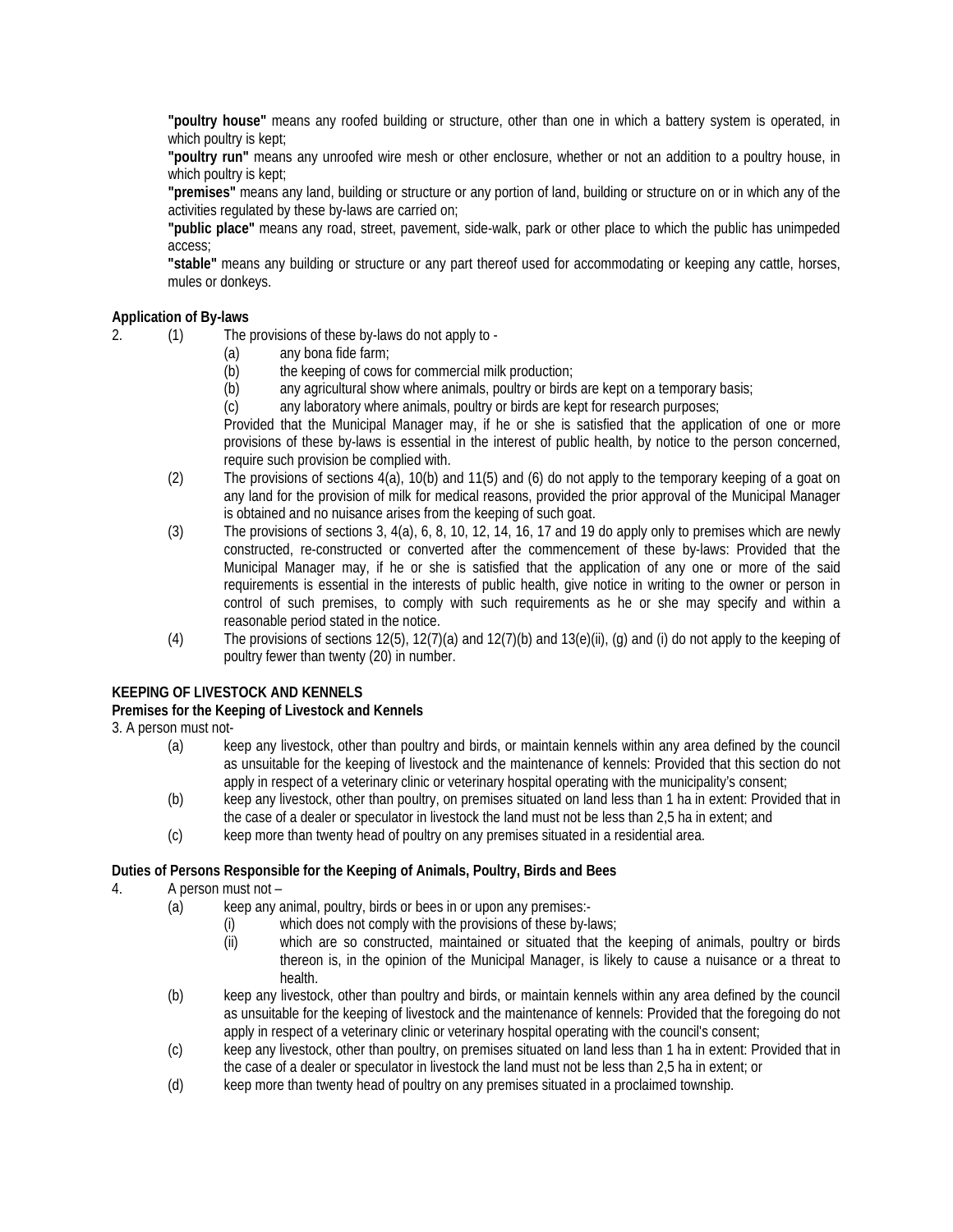# **Permits for Keeping of Cattle, Horses, Mules, Donkeys, Pigs, Goat or Sheep**

- 5. (1) A person must not-
	- (a) keep any animal unless he or she is the holder of a permit issued by the Municipal Manager in the form determined by the municipality: Provided that such a permit is not required for the keeping of rabbits in connection with the business of a pet shop.
	- (b) keep any animal in excess of the number specified in such permit: Provided that progeny of any mammal still suckling, must not be taken into account.
	- (2) Application for such a permit must be made to the Municipal Manager in the form determined by the municipality.
	- (3) A permit is not transferable and expires on the date on which the validity thereof is stopped or when the permit holder ceases to keep the animal or the hybrid of such animal for which the permit was issued.
	- (4) A permit holder must in writing notify the Municipal Manager if he or she ceases to keep the animal in respect of which a permit was issued or of any increase in the number of animal kept in excess of the number specified in the permit concerned, within ten days of any such occurrence.
	- (5) The Municipal Manager may after giving notice to a permit holder to give reasons why his or her permit must not be cancelled and consider those reasons, cancel a permit issued in terms of subsection l(a), if-
		- (a) the construction or maintenance of the premises concerned at any time does not comply with any provision of these by-laws, or the permit holder contravenes, or fails to comply with any such provision, and the permit holder fails to comply with a written notice from the Municipal Manager requiring him or her to make such premises comply with the by-laws or to cease such contravention or failure within a period specified in such notice;
		- (b) any disease, which in the opinion of the Municipal Manager or a veterinarian, is of such a nature that it is likely to constitute a threat to the public health or to other animals or poultry, breaks out amongst the animals or poultry kept under such permit;
		- (c) the permit holder or person in control of the premises at the time, personally or through his or her employee obstructs the Municipal Manager in the execution of his or her duties under these bylaws;
		- (d) the permit holder has been found guilty in a competent court of a contravention of these by-laws;
		- (e) in the opinion of the Municipal Manager, a public nuisance exists due to the keeping of the animals.
	- (6) The Municipal Manager, as soon as a permit has been cancelled, must notify the permit holder thereof in writing.
	- (7) The Municipal Manager may, subject to the provisions of this section, issue a new permit if he or she is satisfied that the reason for the cancellation no longer exists or that there is no reason why a new permit should not be issued.

#### **KEEPING OF CATTLE, HORSES, MULES AND DONKEYS Requirements for Premises**

- 6. A stable or enclosure complying with the following requirements for the keeping of any cattle, horse, mule or donkey, must be provided -
	- (a) All walls and partitions of the stable must be constructed of brick, stone, concrete or other durable material.
	- (b) The internal wall surfaces of the stable must be of smooth brick or other durable surface worked to a smooth finish.
	- (c) The height of the walls to the wall plates of the stable must be
		- (i) 2,4 metre in the case of pitched roof;
		- (ii) 2,7 metre in the case of a flat roof;
		- (iii) a mean height of 3 metre with a minimum of 2,4 square metre on the one side, in the case of a lean-to roof;
		- (iv) not less than 2 metre in the case of a stable which has an opening along the entire length of one of it's long sides;
	- (d) The stable must have a floor area of at least 9 square metre for each head of cattle, horse, mule or donkey to be accommodated therein.
	- (e) (i) Except in the case of a stable open along the entire length of one
		- of its long sides, lighting and ventilation must be provided by openings or glazed opening windows or louvres totalling at least 0.3 square metre for each animal to be accommodated therein.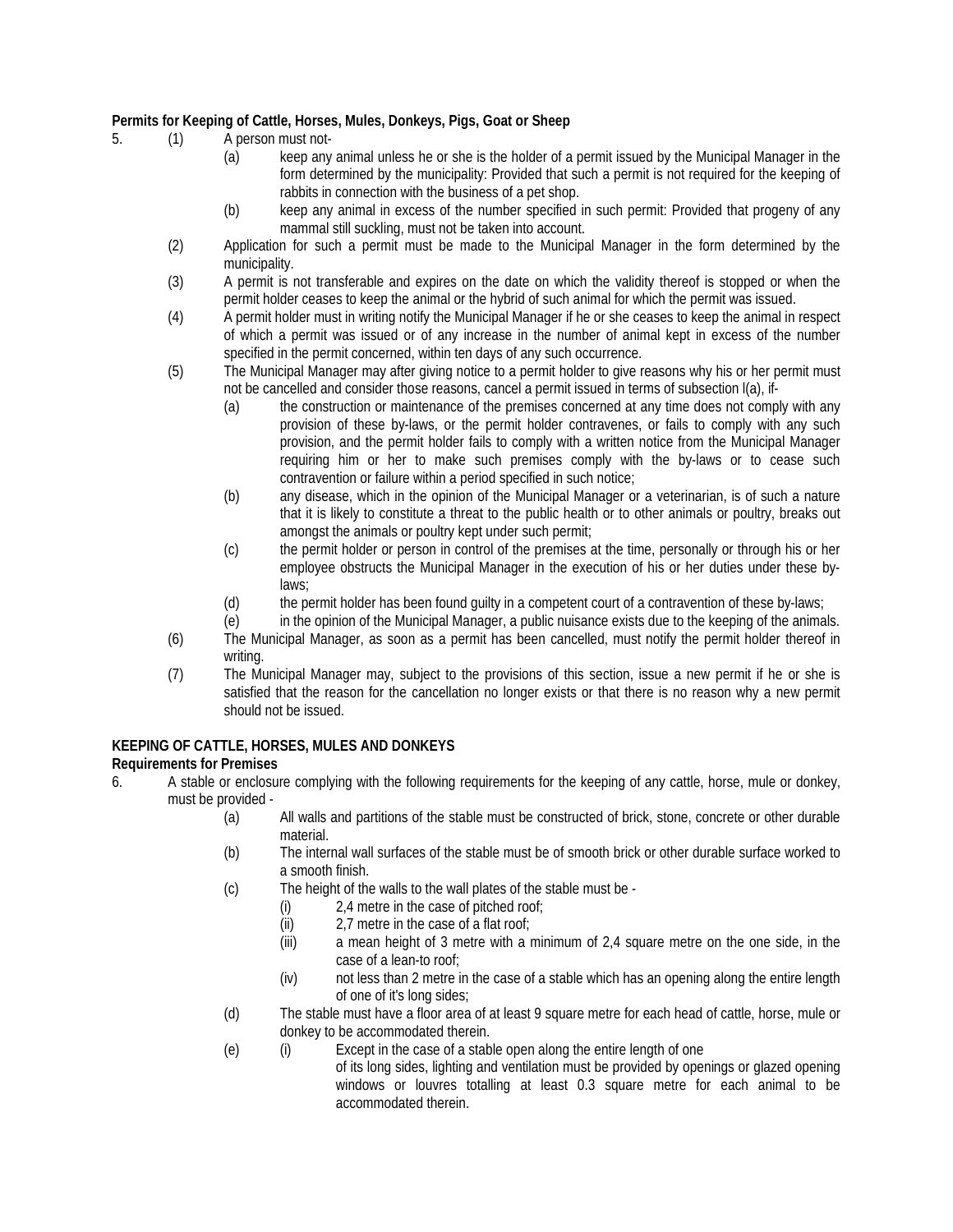- (ii) The lowest point of every such opening, window or louvre must be at least 1,8 metre above floor level.
- (f) The floor of the stable must be constructed of concrete or other durable and impervious material worked to a smooth finish, graded to a channel and drained in terms of section 27.
- (g) Any enclosure must have an area of at least 10 square metre for each head of cattle, horse, mule or donkey to be accommodated therein and the fencing must be of such substantial material and constructed as preventing such animals from escaping.
- (h) No enclosure must be situated within 100 metre and no stable must be situated less than 15 metre of any boundary of any land, dwelling or other building or structure used for human habitation or within 50 metre of any well, water course or other source of water supply intended or used for human consumption, provided that the Municipal Manager, may allow a shorter distance.
- (i) A potable water supply adequate for drinking and cleaning purposes, must be provided in or adjacent to every stable or enclosure.

## **Duties of Persons Responsible for the Keeping of Cattle, Horses, Mules and Donkeys**

- 7. Every person keeping any cattle, horse, mule or donkey must
	- (a) ensure that any such animal is kept within a stable or enclosure;
	- (b) maintain the premises, any equipment, apparatus, container and receptacle used in connection with such keeping in a clean and sanitary condition and in good repair;
	- (c) (i) provide portable manure storage receptacles of an impervious material and with close fitting lids;
		- (ii) every such receptacle must be kept on a platform constructed of concrete or other durable and impervious material and situated adjacent to the stable or enclosure and so as to comply *mutatis mutandis* with the provisions of section 6(b).
			- (iii) The floor must be of concrete worked to a smooth finish and graded and drained to a water channel at least 150 millimetre in diameter along the full length of the open side, which channel must be kept filled with water;
	- (d) remove all the manure from the stable and enclosure at least once every 24 hours and place it in manure storage receptacles pending removal from the premises.
	- (e) remove the contents of the manure storage receptacles from the premises at least once every second day and dispose thereof in a manner which will not create a nuisance;
	- (f) remove all bedding from the stable at least once a week and store it in the manure receptacles pending removal from the premises;
	- (g) store all saddles, bridles, harnesses and other equipment or articles used in the keeping of such animals, in a store-room or other storage facilities approved by the municipality;
	- (h) provide a rodent proof store-room in which all feed must be stored and a number of rodent proof receptacles with close fitting lids in such storeroom in which all loose feed must be stored;
	- (i) take effective measures for the prevention of harbouring or breeding of, and for the destruction of, flies, cockroaches, rodents and other vermin.

## **KEEPING OF PIGS**

## **Requirements for Premises**

- 8 (1) A pigsty complying with the following requirements must be provided for the keeping of pigs
	- (a) Every wall must be constructed of brick, stone, concrete or other durable material not less than 1,5 metre in height and must have a smooth internal surface.
	- (b) The pigsty must have a floor area of at least 3 square metre for each pig to be accommodated therein, with an overall minimum floor area of 6 square metre.
	- (c) A roof provided over any portion of a pigsty must be of a height of not less than 1,5m from ground level at it's lowest point in the pigsty and, except in the case of a roofed structure having one of it's long sides completely open, lighting and ventilation openings situated in opposite external walls of at least 0,15 square metre for each pig accommodated or other adequate means of ventilation and lighting must be provided.
	- (d) The floor must be at least 150 millimetre above the surrounding ground level, constructed of concrete or other durable and impervious material worked to a smooth finish, graded for the run-off of liquids into an open channel outside the pigsty, constructed of concrete, glazed earthenware, or other durable and impervious material, measuring not less than 100 millimetre in diameter and drained in terms of section 27.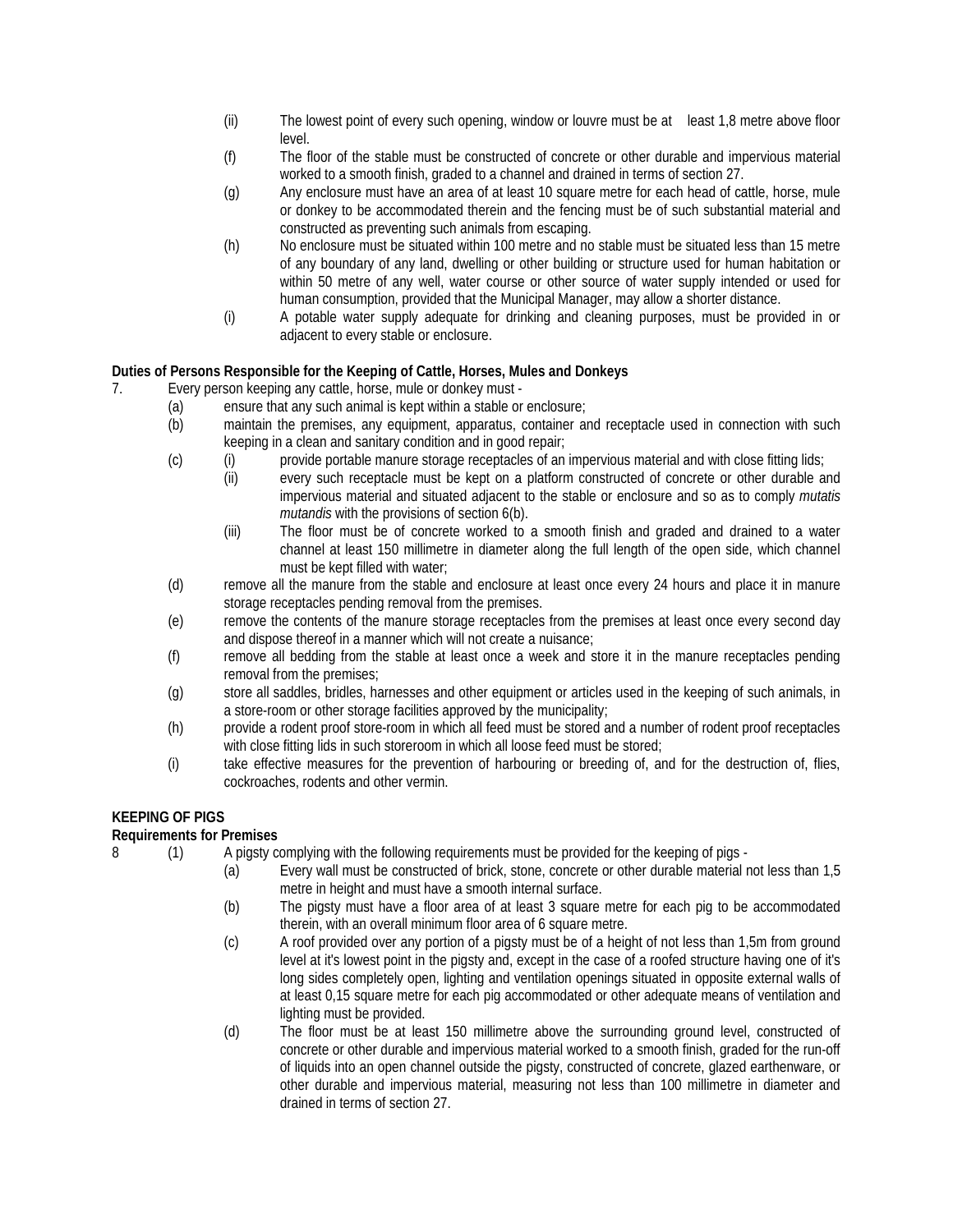- (e) The pigsty must be constructed in such a manner as to prevent the pigs from escaping.
- (f) A pigsty must not be situated within 100 metre of any dwelling or other building or structure used for human habitation or of the boundary of any land or of any well, water course or other source of water supply intended or used for human consumption.
- (2) (a) A roofed over concrete platform must be provided for the storage of all swill in containers and for the preparation of pig feed and it must be so situated as to comply with the provisions of subsection (1)(f).
	- (b) Such platform must have a curbing of at least 100 millimetre high on all of it's sides and the surface of the platform must be worked to a smooth impervious finish and graded to a channel drained in terms of section 27.
- (3) A potable water supply adequate for drinking and cleaning purposes must be provided in or adjacent to the pigsty.

## **Duties of Persons Responsible for the Keeping of Pigs**

- 9. Every person keeping pigs must
	- (a) ensure that every pig is kept within a pigsty;
	- (b) maintain the premises and any equipment, apparatus, container and receptacle used in connection with such keeping, in a clean and sanitary condition and in good repair;
	- (c) (i) provide portable manure storage receptacles of impervious material and with close fitting lids;
		- (ii) every such receptacle must be kept on a platform constructed of concrete or other durable and impervious material adjacent to the pigsty and so as to comply with the provisions of section 8(1)(f);
	- (d) remove all manure from the pigsty at least once every 24 hours and place it in the manure storage receptacles;
	- (e) remove the contents of the manure storage receptacles from the premises at least once every second day and dispose thereof in a manner which will not create a nuisance;
	- (f) provide a rodent proof store-room in which all feed, other than swill, must be stored and a number of rodent proof receptacles with close fitting lids in such store-room in which all loose feed must be stored;
	- (g) take effective measures, for the prevention of harbouring or breeding of, and for the destruction of, flies, cockroaches, rodents and other vermin.

## **KEEPING OF GOAT, SHEEP OR OSTRICH**

## **Requirements for Premises**

- 10. Premises complying with the following requirements must be provided for the keeping of any goat, sheep or ostrich
	- (a) An enclosure with an area of at least 1,5 square metre for every goat, sheep or ostrich to be accommodated therein with an overall minimum floor area of 30 square metre.
	- (b) If a building or shed is provided for such keeping, it must comply with the following requirements
		- (i) Every wall thereof must be constructed of brick, stone, concrete or other durable material not less than 2m in height and must have a smooth internal finish.
		- (ii) The floor must be constructed of concrete or other durable and impervious material brought to a smooth finish and graded to a channel drained in terms of section 27.
		- (iii) The floor area must be at least 1,5 square metre for every goat or sheep to be accommodated therein with an overall minimum floor area of 6 square metre.
		- (iv) Lighting and ventilation openings totalling at least 0,15 square metre per goat, sheep or ostrich to be kept in the building or shed.
	- (c) A building or shed must not be situated within 15 metre and no enclosure within 100 meter of any boundary of any land, dwelling or any other building or structure used for human habitation or within 50 metre of any well, water course or other source of water supply intended or used for human consumption, provided that the Municipal Manager may allow a shorter distance.
	- (d) A potable water supply adequate for drinking and cleaning purposes

must be provided in or adjacent to every stable or enclosure.

#### **Duties of Persons Responsible for the Keeping of Goats. Sheep or Ostrich**

11. Every person keeping any goat, sheep or ostrich must -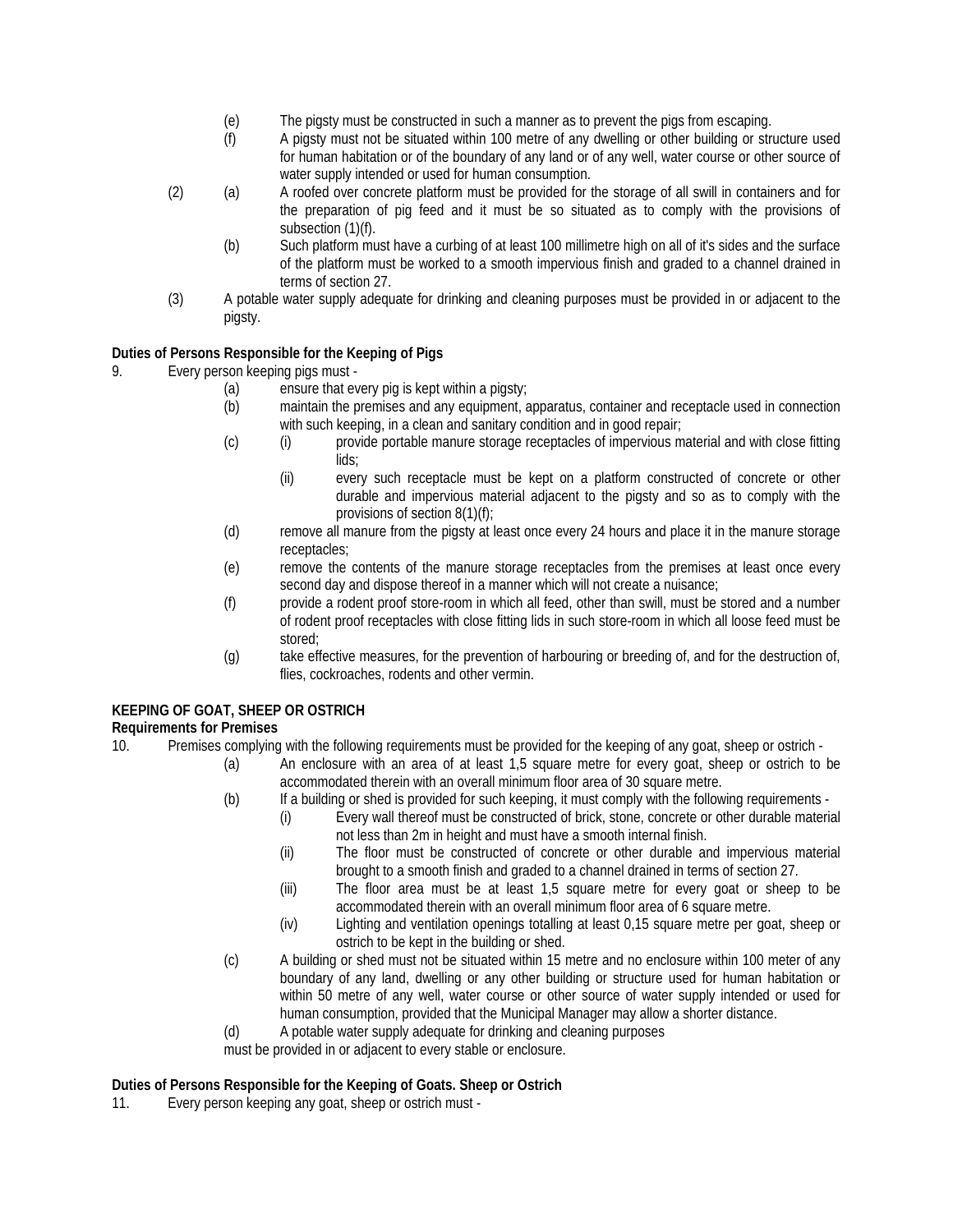- (a) ensure that every such animal is kept within an enclosure, building or shed;
- (b) maintain the premises and any equipment, apparatus, container and receptacle used in connection with such keeping in a clean and sanitary condition and in good repair;
- (c) provide portable manure storage receptacles of an impervious material and with close fitting lids;
- (d) remove all manure from the enclosure, building or shed at least once every 7 days and place it in the manure storage receptacles;
- (e) remove the contents of the manure storage receptacles from the premises at least once every 7 days and dispose thereof in a manner which will not create a nuisance;
- (f) provide a rodent proof store-room in which all feed must be stored and a number of rodent proof receptacles, with close fitting lids in such storeroom in which all loose feed must be stored;
- (g) take effective measures for the prevention of harbouring and breeding of, and for the destruction of, flies, cockroaches, rodents and other vermin.

### **KEEPING OF POULTRY**

# **Requirements for Premises**

12. Premises complying with the following requirements must be provided for the keeping of poultry:

- (1) A poultry house complying with the following requirements:
	- (a) every wall thereof must be constructed of brick, stone, concrete or other durable material and must have a smooth internal surface.
	- (b) the floor must be constructed of concrete or other durable and impervious material brought to a smooth finish.
	- (c) the upper floors of the structure of two or more tiers must be of an impervious and easily cleaned material.
	- (d) it must have an area of 0,20 square metre for each grown fowl, duck, or guinea fowl, 0,5 square metre for each grown goose, turkey, peacock to be accommodated therein, with a minimum aggregate area of 4 square metre.
- (2) A poultry run, if provided, must be enclosed with wire mesh or other durable material.
- (4) If a battery system is to be operated, a building or structure in which such system must be housed, constructed and equipped according to with the following requirements, must be provided:
	- (a) every wall, if provided, must be at least 2,4 metre high, and must be constructed of concrete, stone, brick or other durable material and must have a smooth internal surface.
	- (b) if walls are provided, the building must be ventilated and lighted by means of mechanical ventilation and artificially lighting or by obtaining natural ventilation and light through openings or opening windows of an area equal to not less than 15% of the floor area of the building.
	- (c) the floor must be constructed of concrete or other durable and impervious material worked to a smooth finish, and if required by the Municipal Manager , the floor surface must be graded and drained by means of a channel drained in terms of section 27.
	- (d) if no walls are provided, or the walls are of metal, the floor must be provided with a curb at least 150 millimetre high around it's extremities.
	- (e) the cages of the battery system must be constructed of an impervious material.
	- (f) If required by the Municipal Manager, a tray of an impervious material and design must be fitted under every cage.
	- (g) A wash hand basin with a constant supply of water laid on must be provided and drained in terms of section 27.
- (5) A potable water supply adequate for drinking and cleaning purposes must be provided in or adjacent to the battery system building or structure or poultry house.
- (6) There must be at least 3 metre of clear unobstructed space between a poultry house, poultry run or building or structure housing a battery system and the nearest point of any dwelling, outside buildings or other building or structure used for human habitation or any boundary of the stand, and 9 metre from any door or window of any dwelling or living room or other place where food for human consumption is prepared or stored: Provided that if such poultry house, poultry run or battery system is entirely roofed and so situated and constructed that rainwater must be prevented from falling therein, it may be situated not less than 4 metre from any such door or window.
- (7) (a) A rodent proof store-room must be provided for the storage of feed, the floor area of which must not be less than 7 square metre, the width not less than 2,2 metre and the height not less than 2,4 metre.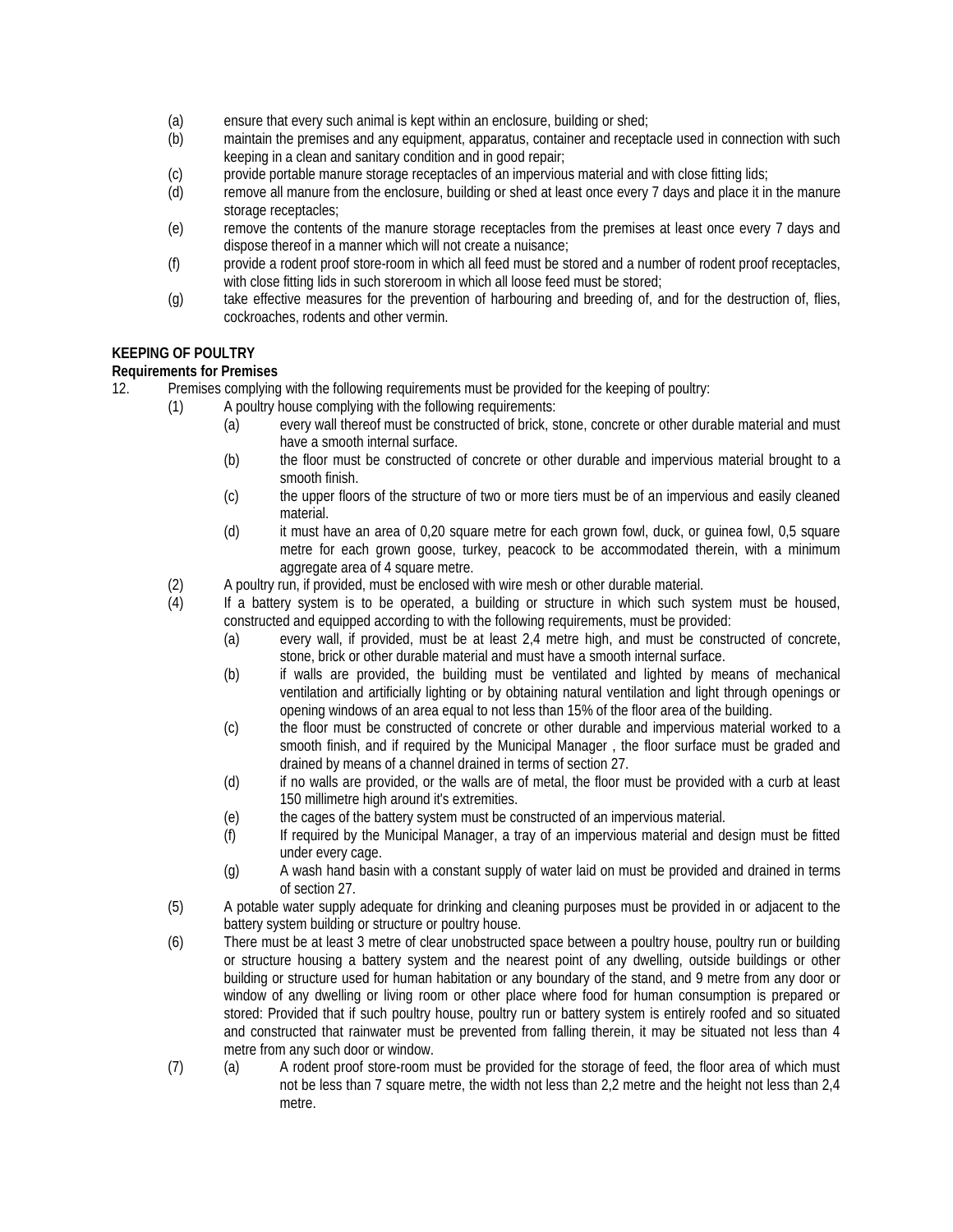- (b) If the Municipal Manager is satisfied that, having regard to the number of poultry being kept, a store-room of dimensions less than the minimum dimensions required in terms of subsection (a) or that other storage facilities are suitable, he may permit such smaller store-room or other storage facilities.
- (c) A curbed concrete washing platform or stainless steel trough with draining board and with a constant supply of water laid on, must be provided within or adjacent to such building or structure for the cleaning and disinfection of cages if so required by the Municipal Manager . The washing platform and trough must be drained in terms of section 27.
- (8) (a) If required by the Municipal Manager , with due regard to the quantity of manure to be stored pending removal from the premises, a storage area comprising of roofed over platform constructed of concrete or other durable and impervious material, with a curb at least 100 millimetre high around it's extremities and graded and drained in terms of section 27 must be provided.
	- (b) The roof over such platform must extend one metre beyond the extremities of the platform.

# **Duties of Persons Responsible for the Keeping of Poultry**

13. Any person keeping poultry must -

- (a) ensure that all poultry is kept within the poultry house, poultry run or building or structure housing a battery system;
- (b) maintain the premises and any equipment, apparatus, container and receptacle used in connection with such keeping in a clean, sanitary condition and in good repair;
- (c) maintain the premises free from offensive odours and every poultry house, poultry run or building or structure housing a battery system and all cages clean and free from vermin;
- (d) ensure that such poultry do not disturb or hinder the comfort, convenience, peace or quiet of the public;
- (e) (i) provide portable manure storage receptacles of an impervious material and with close fitting lids;<br>(ii) leep such receptacle on a platform constructed of concrete or other durable and impervio
	- keep such receptacle on a platform constructed of concrete or other durable and impervious material adjacent to the poultry house, poultry run or building or structure housing a battery system so as to comply with the provisions of section 12(e);
- (f) (i) remove all manure and other waste from a poultry house and poultry run at least once every 48 hours and once every 4 days or at such longer intervals approved by the Municipal Manager from a building or structure housing a battery system, regard being had to the prevention of a public health nuisance caused by offensive smell; and
	- (ii) place the manure and other waste matter in the manure storage receptacles;
- (g) remove the contents of the manure storage receptacles from the premises at least once every 7 days and dispose thereof in a manner which will not create a nuisance;
- (h) not store any material or article in any poultry house, poultry run or building or structure housing a battery system, except material or an article which is required for use in such house, run, building or structure;
- (i) provide within the store-room required in terms of section 12(f), a number of rodent proof receptacles with close fitting lids in which all loose feed must be stored;
- (j) take effective measures for the prevention of harbouring and breeding, and for the destruction of flies, cockroaches, rodents and other vermin and for the prevention of offensive odours arising from the. keeping of poultry on the premises.

## **KEEPING OF BIRDS**

## **Requirements for Premises**

- 14. Premises complying with the following requirements must be provided for the keeping of birds in an aviary-
	- (a) The aviary must be properly constructed of durable materials, rodent proof and provided with access thereto adequate for cleaning purposes.
	- (b) If the aviary is constructed above ground level, the base thereof must be constructed of an impervious and durable material and must not be less than 300 millimetre above ground level.
	- (c) An aviary must not be situated within 3 metre of any building or structure, boundary fence or boundary wall.
	- (d) A potable supply of water must be provided adequate for drinking and cleaning purposes.

## **Duties of Persons Responsible for the Keeping of Birds**

15. Every person who keeps birds in an aviary must -

- (a) ensure that the aviary and the premises are kept in a clean condition and free from vermin;
- (b) provide rodent proof facilities for the storage of bird food and keep such food therein;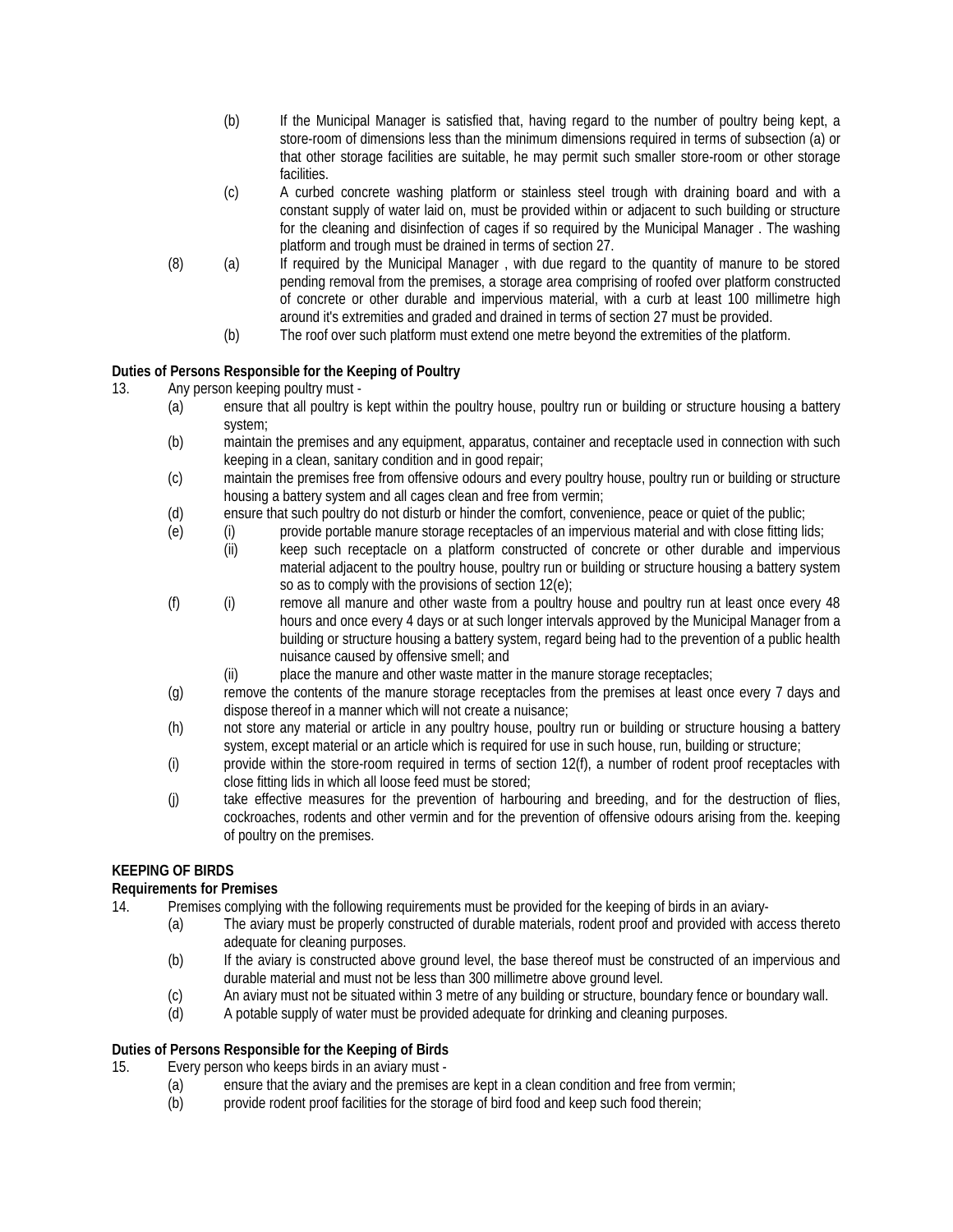- (c) take effective measures for the prevention of harbouring and breeding and for the destruction of flies, cockroaches, rodents and other vermin;
- (d) ensure that such birds do not disturb or hinder the comfort, convenience, peace or quiet of the public.

## **DEALER IN LIVESTOCK AND OTHER BUSINESSES INVOLVING THE KEEPING OF ANIMALS OR POULTRY Requirements for Conducting Business**

- 16. (1) Every person conducting the business of a dealer or speculator in livestock or other business involving the keeping of animals or poultry and birds, other than a pet shop, must comply with the requirements of subsections (2) and (3).
	- (2) (a) The requirements of sections 2 to 15 inclusive, must be complied with in so far as those provisions are applicable to the animals or poultry kept.
		- (b) An enclosure with an area of at least 10 square metre per head of cattle, horse, mule or donkey and 1,5 square metre per goat or sheep to be accommodated therein at any time with an overall minimum area of 50 square metre must be provided.
		- (c) (i) a separate change room, clearly designated, must be provided for every sex if more than three non-resident persons of the same sex are employed in the keeping of animals or poultry.
			- (ii) each change room must have a floor area of at least 0,5 square metre per employee, subject to an overall minimum area of 6,5 square metre and a minimum width of 2,1 metre.
			- (iii) each change room must be equipped with a metal clothes locker for the keeping of personal clothing of each employee.
			- (iv) for each employee for whom no change room is required in terms of subparagraph (i), a metal clothes locker must be provided.
		- (d) (i) one wash hand basin and one shower-bath must be provided for every 15 persons, or part of that number, employed.
			- (ii) every wash hand basin and shower-bath must be located within or adjacent to the change rooms, must have a constant supply of hot and cold running water laid on and be drained in terms of section 27.
		- (e) Soap and towelling must be provided at the wash hand basin and shower-bath.
		- (f) Overalls or other protective clothing and, if required by the Municipal Manager, protective footwear must be provided for the use of persons employed in the keeping of animals or poultry.
	- (3) In respect of employees resident on or at the premises
		- (a) sleeping accommodation equipped with a bed for each such employee must be provided,<br>(b) (i) ablution facilities comprising one wash hand basin and one shower-bath
			- (b) (i) ablution facilities comprising one wash hand basin and one shower-bath or bath, separate for different sexes and clearly designated, must be provided for every 10 persons or part of that number of a particular sex employed;
				- (ii) every wash hand basin, shower-bath or bath must have a constant supply of hot and cold running water laid on and be drained in terms of section 27.
			- (c) (i) cooking facilities and a scullery for the cleaning of cooking and eating utensils must be provided;
				- (ii) the scullery must be fitted with a double bowled sink of stainless steel with a constant supply of hot and cold running water laid on and drained in terms of section 27.
				- (iii) every bowl of the sink must have a minimum capacity of 55 litre and be fitted with a 150 millimetre high splash screen on the side nearest the wall and be positioned at least 100 millimetre away from any wall surface;
			- (d) laundry facilities consisting of a stainless steel laundry trough with a constant supply of hot and cold running water laid on and drained in terms of section 27 must be provided;
			- (e) a refuse receptacle must be provided in the scullery;
			- (f) a locker or other approved facilities must be provided in the room where the cooking facilities are situated for the storage of non-perishable food of each employee.

# **DOG KENNELS AND CATTERIES**

## **Requirements for Premises**

- 
- 17. (1) A person must not maintain kennels or a cattery, unless the requirements of subsections (2) to (12), are complied with.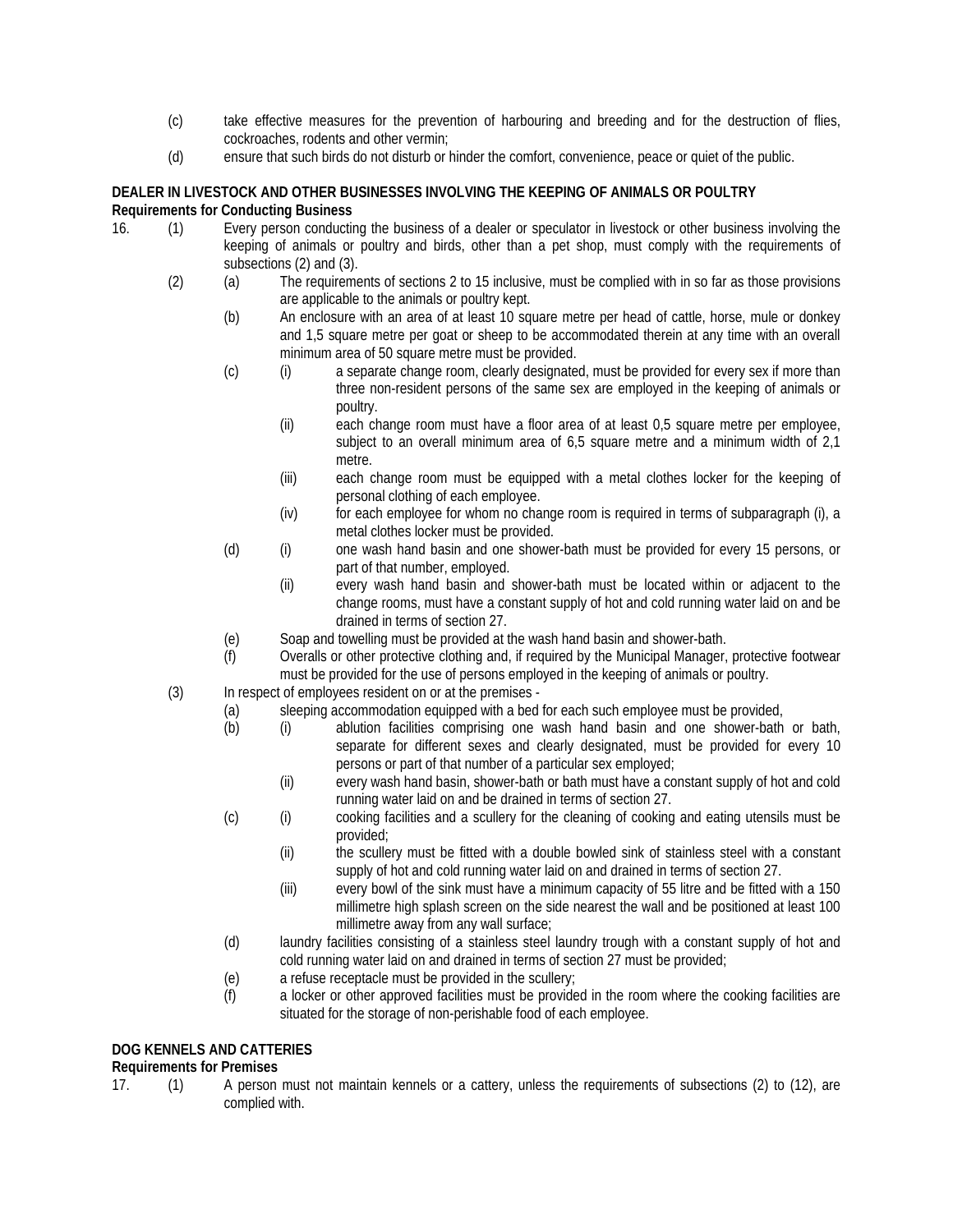- (2) A dog or cat must be kept in an enclosure complying with the following requirements
	- (a) it must be constructed of durable materials and must have access thereto adequate for cleaning purposes.
	- (b) the floor must be constructed of concrete or other durable and impervious material worked to a smooth finish and graded to a channel 100 millimetre wide, extending the full width of the floor and situated within the enclosure, which channel must be graded and drained into a gully connected to the council's sewer by means of an earthenware pipe 100 millimetre in diameter.
	- (c) a curb 150 millimetre high must be provided along the entire length of the channel referred to in subsection (b) and on the side thereof adjacent to the surrounding outside area to prevent storm water from such area from entering the channel.
- (3) Every enclosure referred to in subsection (2), must contain a roofed shelter for the accommodation of dogs or cats complying with the following requirements -
	- (a) every wall must be constructed of brick, stone, concrete or other durable material and must have a smooth internal surface without cracks or open joints.
	- (b) the floor must be of concrete or other impervious and durable material brought to a smooth finish without cracks or open joints.
	- (c) every shelter must have adequate access thereto for cleaning and deverminising.
- (4) In the case of dogs, a dog kennel of moulded asbestos or other similar material, which is movable, and placed on a base constructed of concrete or other durable material with an easily cleaned finish, without cracks or open joints, may be provided instead of a shelter contemplated in subsection (2) and if the base of such kennel is not rendered water-proof, a sleeping board which will enable the dog to keep dry, must be provided in every such kennel.
- (5) A concrete apron extending at least 1m wide around the extremities of the enclosure must be provided, which apron must be graded and drained for the draining of storm water away from the enclosure.
- (6) A potable water supply must be provided in or adjacent to the enclosure adequate for drinking and cleaning purposes.
- (7) (a) If required by the Municipal Manager , a separate room or roofed area with a floor area of not less than 6,5 square metre, a width of not less than 2.1 metre and a height of not less than 2.4 metre must be provided for the preparation of food.
	- (b) The floor of the room or roofed area must be of concrete or other durable and impervious material brought to a smooth finish.
	- (c) The internal wall surfaces of the room or roofed area must be smooth plastered and painted with a light coloured washable paint.
	- (d) The room or roofed area must be equipped with preparation tables of metal manufacture and a double bowled stainless steel sink with a constant supply of hot and cold water laid on and drained in terms of section 27.
	- (e) Every bowl of the sink must have a minimum depth of 225 mm and a minimum capacity of 55 litres.
- (8) A rodent proof store-room must be provided for the storage of food, the floor area of which must not be less than 6,5 m2 and the width not less than 2.1 m: Provided that if the Municipal Manager is satisfied that, having regard to the number of dogs or cats being kept on the premises, a store-room of smaller dimensions than the minimum dimensions required or other storage facilities would be adequate, he/she may permit a smaller store-room or other storage facilities as he deems fit.
- (9) At least 5 metre of clear unobstructed space must be provided between any shelter or enclosure and the nearest point of any dwelling, other building or structure used for human habitation or place where food is stored or prepared for human consumption, or the boundary of any land.
- (10) Isolation facilities must be provided for sick dogs or cats.
- (11) If washing, clipping or grooming of pets is done, the following facilities must be provided
	- (a) A bathroom with a minimum floor area of 9 square metre, a width of not less than 2,1 metre fitted with a bath or similar approved fitting and wash hand basin with a constant supply of hot and cold running water laid on.
	- (b) A clipping and grooming room with a minimum floor area of 10 square metre, a width of not less than 2,1 metre and fitted with approved impervious topped tables and an adequate number of portable storage receptacle of an impervious durable material with close fitting lids for the storage of cut hair pending removal.
	- (c) The rooms referred to in sections (a) and (b) must be laid out in such a manner so as to provide an unobstructed floor area of at least 30 %.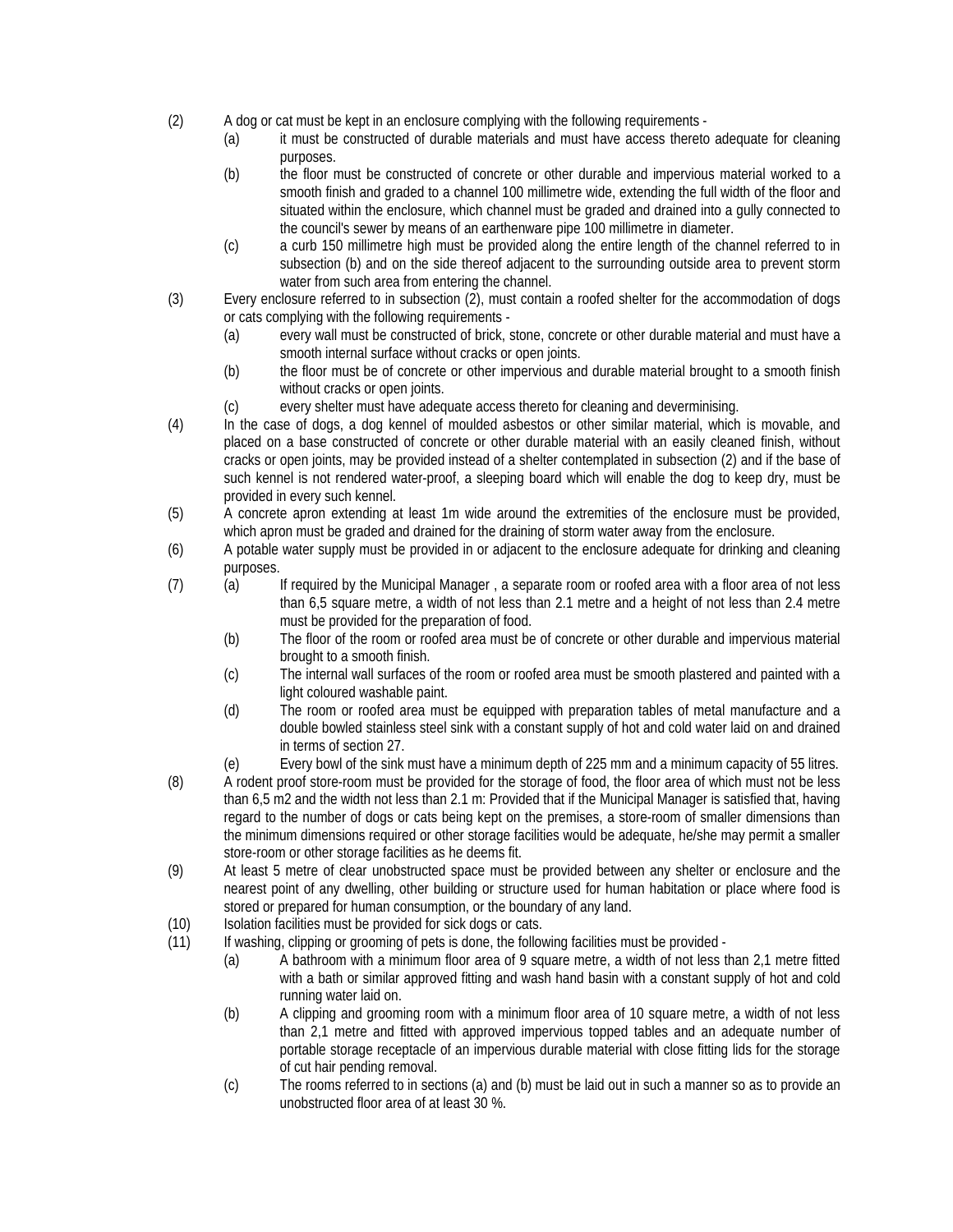- (d) The floors of the rooms referred to in sections (a) and (b) must be constructed of concrete or other durable and impervious material, brought to a smooth finish, graded to a channel drained in terms of section 27.
- (e) Every junction between the floor and walls of such room must be coved and the coving must have a minimum radius of 75 mm.
- (f) Every internal wall surface must be smooth plastered and painted in a light coloured washable paint.
- (12) If cages are provided for the keeping of cats, such cages must be of durable impervious material and constructed so as to be easily cleaned.

### **Duties of Persons Responsible for the Control of Kennels or Catteries**

- 18. Any person in control of a kennel or a cattery must
	- (a) maintain the premises, equipment and every vessel, receptacle or container and sleeping board used in connection with the kennels or cattery in a clean, sanitary condition and in good repair;
	- (b) (i) provide portable storage receptacles of an impervious material with close fitting lids for the storage of dog and cat faeces;
		- (ii) every such receptacle must be kept on a platform constructed of concrete or other durable and impervious material adjacent to the enclosures;
	- (c) remove all faeces and other waste matter from the enclosure and shelter at least once every 24 hours and place it in the receptacles referred to in paragraph (b);
	- (d) remove the contents of the storage receptacles from the premises at least twice every 7 days and dispose thereof in a manner which will not create a nuisance;
	- (e) store all loose food in receptacles with close fitting lids within the food store;
	- (f) provide refrigeration facilities in which all perishable food must be stored at a temperature not higher than 10°C;
	- (g) take effective measures for the prevention of harbouring or breeding and for the destruction of flies, cockroaches, rodents and other vermin and for the prevention of offensive odours arising from the keeping of dogs or cats;
	- (h) provide refuse receptacles with close fitting lids in the food preparation room or roofed area required in terms of section 17(7);
	- (i) keep any sick dog or cat in the isolation facilities required in terms of section 17(10), whilst on the premises;
	- (j) ensure that dogs and cats kept on the premises do not disturb or hinder the comfort, convenience, peace or quiet of the public.

## **PET SHOPS AND PET SALONS**

## **Requirements for Premises**

- 19. A person must not conduct a business of a pet shop or pet salon in or upon any premises
	- (a) in which there is direct internal access with any room or place used for human habitation or in which clothing is stored or sold or food for human consumption is prepared, stored, sold or consumed;
		- (b) unless the premises are constructed and equipped in accordance with the following requirements:
			- (i) every wall including any partition of any building must be constructed of brick, concrete or other durable material, must have a smooth internal surface and painted with a light coloured washable paint or given some other approved finish.
				- (ii) the ceiling of any building must be constructed of durable material, have a smooth finish, be dust proof and painted with a light coloured washable paint.
				- (iii) one hand wash basin with a constant supply of hot and cold running water laid on, must be provided for every 15 or part of that number of persons employed on the premises which must be drained in terms of section 27.
				- (iv) (aa) A rodent proof store-room, with a floor area of not less than 10 square metre must be provided.
					- (bb) If the Municipal Manager is satisfied that, having regard to the extent of the business and the quantity of goods and equipment and pets food to be stored on the premises, a storeroom of smaller dimensions than the minimum dimensions in terms of subparagraph (aa) is adequate, he or she may permit a smaller store-room.
				- (v) Facilities for the washing of cages, trays and other equipment must be provided in the form of either -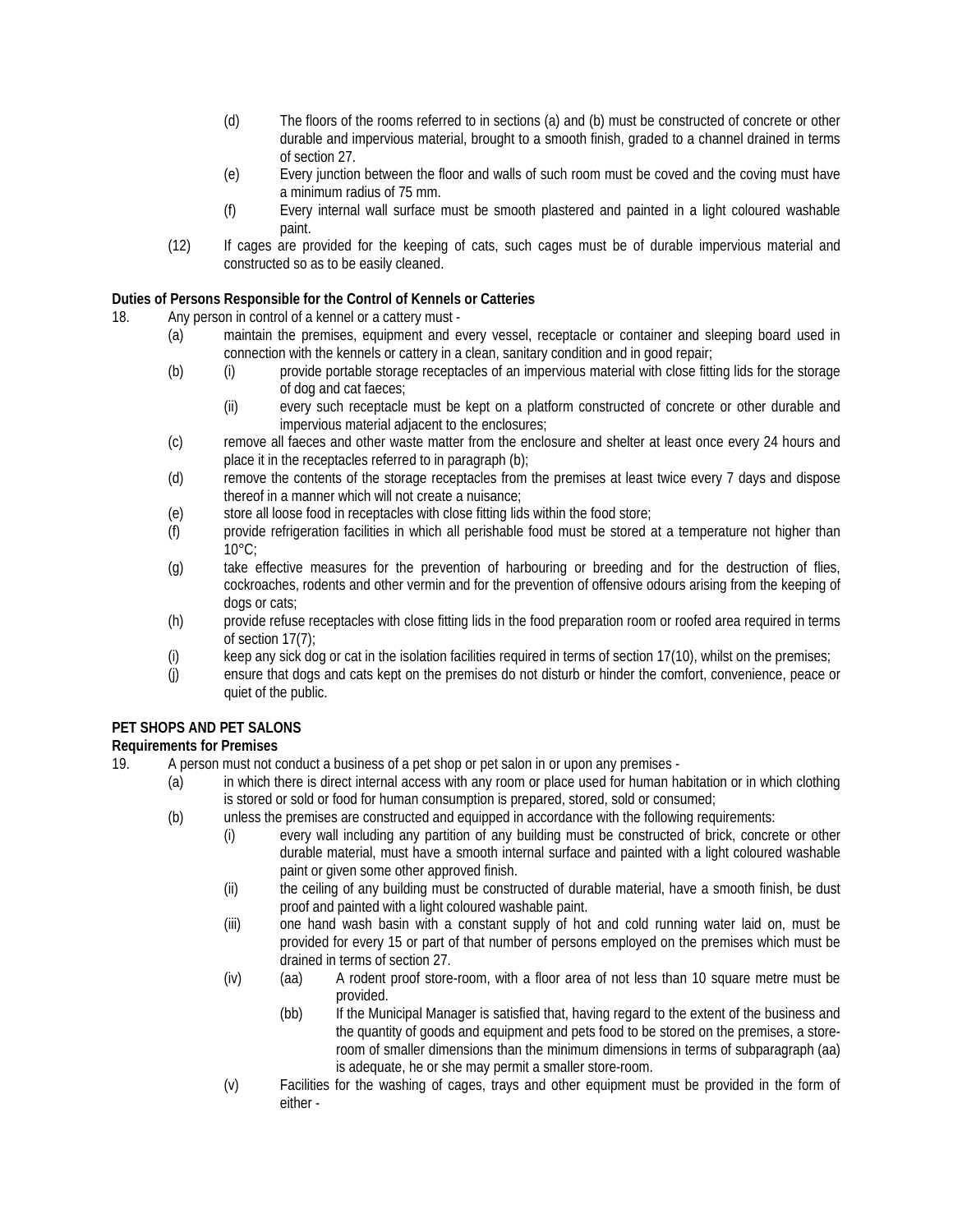- (aa) a curbed and roofed over platform with a surface of at least 1,5 square metre raised at least 100 millimetre above the floor and constructed of concrete or other durable and impervious material brought to a smooth finish, which platform must be provided with a constant supply of water laid on; or
- (bb) a stainless steel sink or trough not less than 304 millimetre deep with a drainage board and with a constant supply of water laid on;
- (vi) The platform, sink or trough referred to in subparagraph (vi) must be drained in terms of section 27 and any wall surface within 0,5 metre of such platform, sink or trough must be permanently covered with durable waterproof material to a height of at least 1,4 metre above the floor.
- (vii) (aa) If required by the Municipal Manager , a separate change room, clearly designated, must be provided for any sex if more than two persons are employed on the premises.
	- (bb) A change room must have a floor area of at least 0,5 m2 for each employee with a minimum overall floor area of 6,5 m2 and a minimum width of 2,1 metre and must be equipped with a separate metal clothes locker for the keeping of personal clothing of each employee.
	- (cc) For each employee for which no change room is required in terms of subparagraph (aa), a metal clothes locker must be provided.
- (viii) No door, window or other opening in any wall of a building on the premises must be within 2 metre of any door, window or opening to any building in which food is prepared, stored or sold for human consumption or consumed by humans.
- (ix) If the washing, clipping or grooming of pets is done on the premises the requirements of section 17(11) must be complied with.

## **Duties of Trader**

- 20. A person who conducts the business of a pet shop must
	- (a) provide cages for housing animals, poultry or birds, and the following requirements must be complied with:
		- (i) The cages must be constructed entirely of metal or other durable impervious material and must be fitted with a removable metal tray below the floor thereof to facilitate cleaning.
		- (ii) A cage must be free from any recess or cavity not readily accessible for cleaning and every tubular or hollow fitting used in connection therewith must have it's interior cavity sealed.
		- (iii) A cage must be of such size and mass and so plated that it can be readily moved.
		- (iv) If rabbits are kept in a cage, the metal tray referred to in sub paragraph (i) must be drained to a removable receptacle.
		- (v) A cage must be fitted with a drinking vessel filled with water and accessible to the pets kept in the cage.
		- (vi) The distance from any cage to the nearest wall must at all times be not less than 150 mm.
		- (vii) The cages must be kept not less than 450 mm above floor level and the space beneath the cages must be unobstructed.
	- (b) provide rodent proof receptacles of an impervious material with close fitting lids in the store-room in which all loose pet food must be stored;
	- (c) provide refrigeration facilities in which all perishable pet food kept on the premises must be stored at a temperature not higher than 10°C;
	- (d) maintain in every room in which pets are kept, an unobstructed floor space of not less than 30% of the floor area of such room and a distance of not less than 800 mm between rows of cages;
	- (e) maintain the premises and a cage, tray, container, receptacle, basket and all apparatus, equipment and appliances used in connection with the pet shop, in a clean, sanitary condition, free from vermin and in good repair;
	- (f) take effective measures for the prevention of harbouring or breeding and for the destruction of flies, cockroaches, rodents and other vermin and for the prevention of offensive odours arising from the keeping of pets on the premises;
	- (g) provide overalls or other protective clothing for the use of persons employed in connection with the pet shop and ensure that such apparel is worn by the employee when on duty;
	- (h) not keep any pet in the yard or other open space on the premises. unless otherwise approved by the Municipal Manager ;
	- (i) provide isolation facilities, in which every pet which is or appears to be sick must be kept whilst on the premises;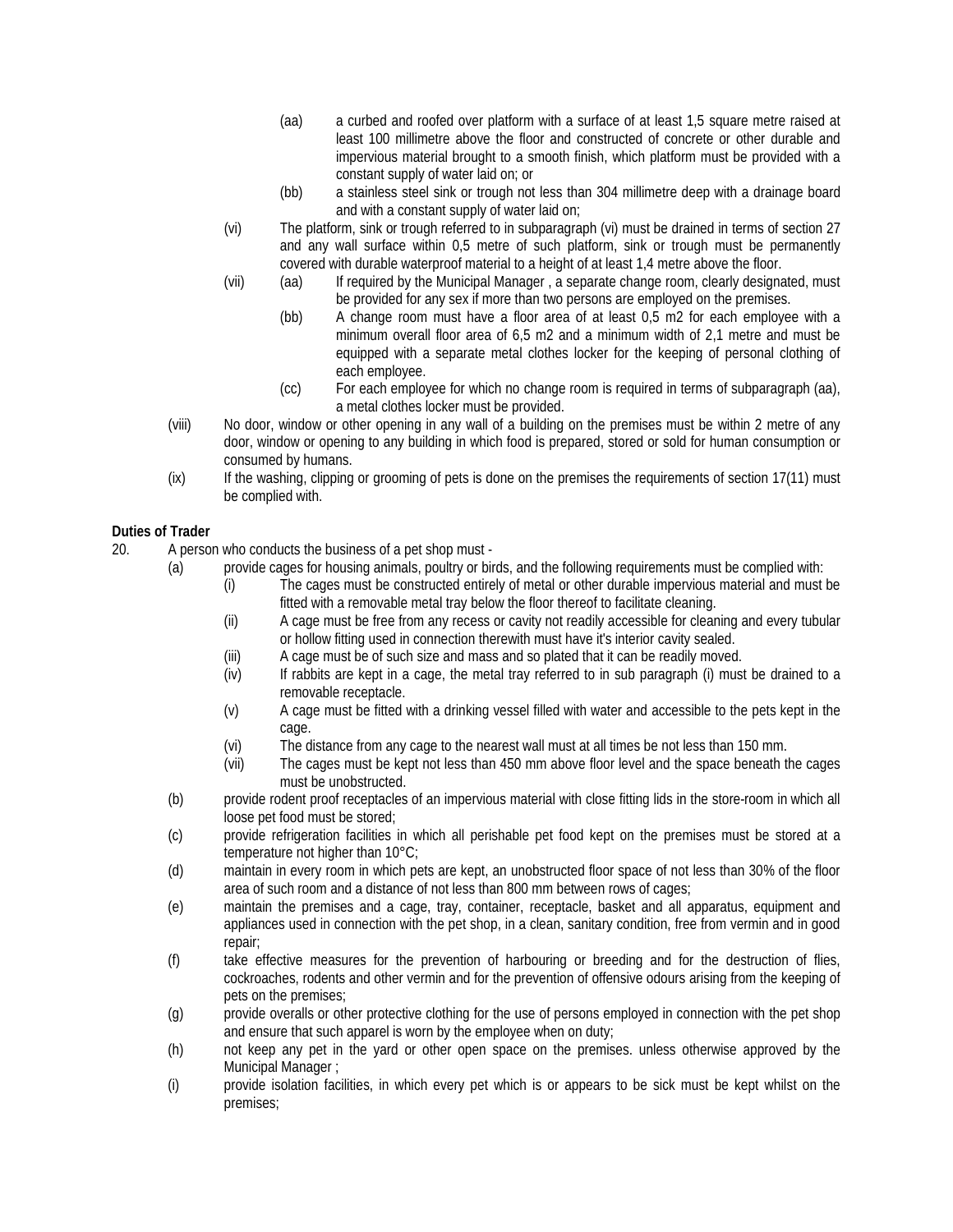- (j) ensure that there is a constant and potable water supply for drinking and cleaning purposes;<br>(k) ensure that the premises are at all times so ventilated so as to ensure sufficient moveme
- ensure that the premises are at all times so ventilated so as to ensure sufficient movement of air for the comfort and survival of the pets;
- (1) ensure that the number of pets per cage are not such that the free movement of such pets is impeded.

# **BEES**

### **Keeping of bees**

- 21. (1) A person must not keep bees unless he or she is the holder of a permit issued by the Municipal Manager in the form and payment of the fee as determined by the municipality.
	- (2) A permit is not transferable and expires on the date on which the permit holder ceases to keep bees or the period for which a permit was issued.
	- (3) A fee is not payable if the bees are kept in observation beehives for experimental or educational purposes only.

### **Duration of permit**

- 22. (1) A permit issued under subsection 21 (1) is valid up to the first ensuing 30th of June following the date of its issue.
	- (2) A permit holder may, at least one month before the expiry of the permit, apply in writing to the Municipal Manager for the renewal of the permit.
	- (3) The Municipal Manager must renew the permit on a form determined by the municipality if he or she is satisfied that the permit holder complies with section 23(1) and paid the fee as determined in section 21 (1).
	- (4) (a) The Municipal Manager may at any time by notice served on a permit holder rescind the permit if there is convincing evidence, which on request has not been rebutted by the permit holder, that the permit holder does not comply with a provision of section 23(1) or that the keeping of the bees constitute a public nuisance or a threat to human or animal life.
		- (b) A permit holder is not on account of the rescission of the permit under paragraph (a) entitled to a refund of any part of the fee paid in terms of section 21 (1).

### **Conditions of permit**

23. (1) A permit to keep bees is subject to the following conditions -

- (a) that the bees must be kept in a bee-hive made of solid and weatherproof material and built in such a manner that honeycombs may be formed in frames that can be separated and removed from the bee-hive;
- (b) that the bee-hive must be kept at least 100 metres from any residence, business premises or place where animals or birds are kept; and
- (c) that the bee-hive must be surrounded by a wire fence, hedge or wall of at least 1,5 metres high and which is at least 5 metres from any part of the bee-hive.
- (2) The Municipal Manager may at any time, after reasonable notice to a permit holder, inspect the premises concerned to ascertain whether the conditions of the permit are complied with.

#### **Removal or destruction of bees**

- 24. (1) If a person keeps bees on premises without a permit or contrary to a condition contemplated in section 23(1), the Municipal Manager may serve a notice on the owner or occupant of the premises, to the effect that the bees must within the period stated in the notice be destroyed or removed to premises where they may be kept legally, otherwise they will be destroyed or removed by the Municipal Manager and the costs related thereto will be recovered from such owner or occupant.
	- (2) If the owner or occupant fails to comply with a notice contemplated in subsection (1), the Municipal Manager may destroy or remove the bees and recover the costs related thereto from the owner or occupant concerned.
	- (3) If the keeping of bees on premises constitute a threat to human life, the Municipal Manager may, on the authority of a warrant, destroy or remove the bees, without prior notice to the owner or occupant concerned, and recover the costs related thereto from such owner or occupant.
	- (4) For the purposes of this section the owner or occupant of premises is also deemed to keep bees that have naturally settled on the premises concerned.

#### **Service of notices**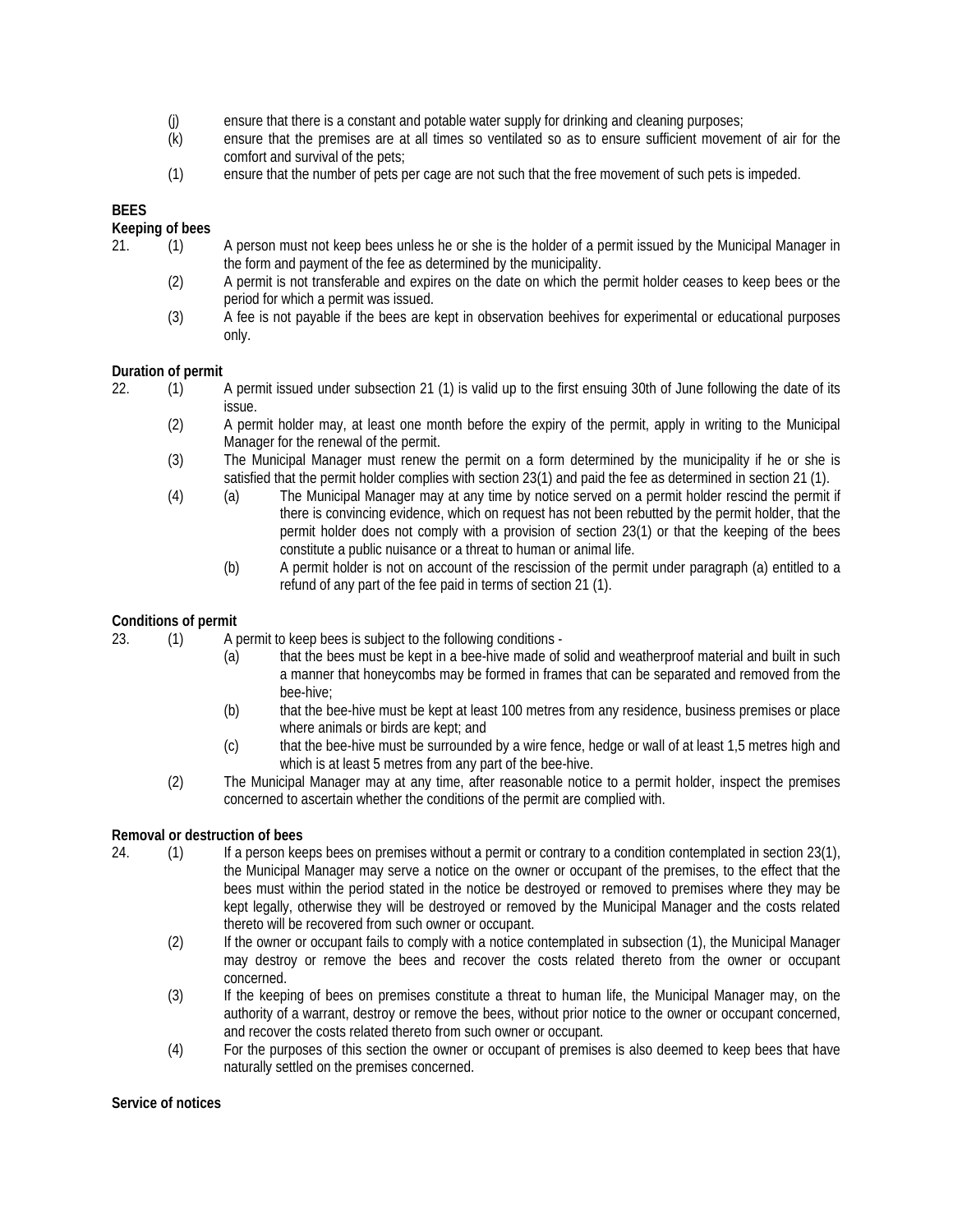25. A notice contemplated in section 22(4)(a) or 24(1) is regarded to have been duly served if it has been handed over by the Municipal Manager to the permit holder or the owner or occupant concerned or to a member of his or her household, or to a person at his or her residence or place of employment, who is ostensibly over the age of 16 years.

### **Prohibition on Hawking**

26. No person must hawk livestock or any other animal.

### **MISCELLANEOUS**

### **Draining**

27. All sinks, wash hand basins, baths, shower-baths, troughs, floor surfaces, including channels and washing platforms, required to be drained in terms of these by-laws, must be drained to an eternal gully, connected to the council's sewer or, where no sewer is available or readily accessible, to other means of drainage approved by the municipality.

#### **Discharge of Taps**

28. The taps at all water supply points required in terms of these by-laws, other than those within a building or structure the floors of which are graded and drained, must be placed so as to discharge directly over and into a dished top fitted to an external gully connected to the municipality's sewer or, where no sewer is available or readily accessible, to other means of drainage approved by the municipality.

### **Nuisance**

29. A person must not-

- (a) keep any animal or pet in such a manner as to cause a nuisance;
- (b) fail to remove faeces deposited by a dog in a public place whilst under his or her control or supervision and dispose of such faeces in a refuse receptacle;
- (c) fail to duly dispose of dead animals in such a manner as prescribed by the Municipal Manager .

### **Stray animals and pets**

- 30 (1) The municipality may seize animals or pets found on any premises, land or a public road and which are not under supervision or control of any person and which are causing a nuisance or danger to the safety and health of persons.
	- (2) Animals or pets seized in terms of sub-section (1) may be destroyed or caused to be destroyed by the municipality with such instruments or appliances and with such precautions and in such a manner as to inflict as little suffering as possible.

#### **Illness Attributable to Animals**

31. The illness of any person which is attributable to the keeping of any animal, poultry, bird or pet as contemplated in these by-laws, must be reported to the Municipal Manager within 24 hours of diagnosis by the person making the diagnosis.

#### **Inspection**

- 32. The Municipal Manager and any officer authorized thereto by the municipality, in order to satisfy himself or herself that the provisions of these by-laws are being complied with may -
	- (a) at any reasonable time enter any premises on which animals, poultry, birds or pets are kept or on which kennels or a cattery is conducted or the business of a dealer or speculator in livestock or a pet shop, a hawker of poultry or rabbits is being conducted or on which he or she reasonably suspects animals, poultry, birds or pets are kept or such business is being conducted;
	- (b) inspect such premises or any vehicle used or reasonably suspected by him or her to be used for such business and anything thereon or therein; and
	- (c) question any person on such premises or in such vehicle or who has recently been on such premises or in such vehicle.

## **Offences**

- 33. (1) Any person
	- (a) who contravenes or fails to comply with any provisions of these by-laws; or
	- (b) who keeps animals, birds, poultry or bees or who is the person in control of or who conducts the business of a dealer or speculates in livestock, a pet shop, dog kennels or cattery or a hawker of